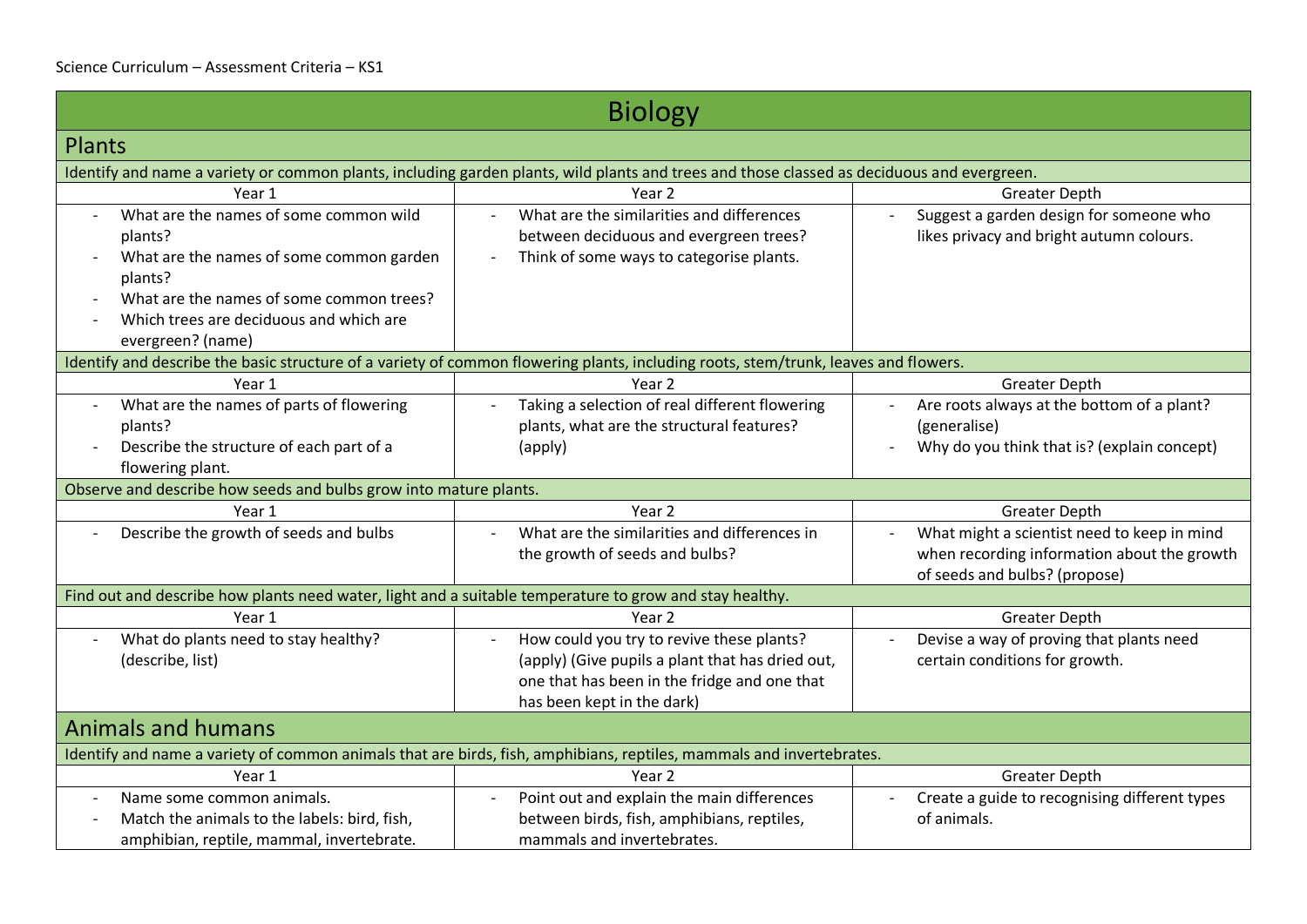| Identify and name a variety of common animals that are carnivores, omnivores and herbivores.                             |                                                                                                                                                   |                                               |
|--------------------------------------------------------------------------------------------------------------------------|---------------------------------------------------------------------------------------------------------------------------------------------------|-----------------------------------------------|
| Year 1                                                                                                                   | Year 2                                                                                                                                            | <b>Greater Depth</b>                          |
| Name some common animals.                                                                                                | Show how carnivores, herbivores and                                                                                                               | True or false? (prove) Carnivores are not     |
| Label animals as herbivore, carnivore or                                                                                 | omnivores are similar and different.                                                                                                              | hunted by other carnivores.                   |
| omnivore.                                                                                                                |                                                                                                                                                   |                                               |
|                                                                                                                          | Describe and compare the structure of a variety of common animals (birds, fish, amphibians, reptiles, mammals and invertebrates, including pets). |                                               |
| Year 1                                                                                                                   | Year 2                                                                                                                                            | <b>Greater Depth</b>                          |
| Name and label the structures of common                                                                                  | Compare and contrast mammals with                                                                                                                 | What evidence would you show to prove that    |
| animals.                                                                                                                 | amphibians.                                                                                                                                       | a reptile could not be confused with a        |
| Complete tables that compare the structures                                                                              |                                                                                                                                                   | mammal?                                       |
| of common animals.                                                                                                       |                                                                                                                                                   |                                               |
|                                                                                                                          | Identify, name, draw and label the basic parts of the human body and say which part of the body is associated with each sense.                    |                                               |
| Year 1                                                                                                                   | Year 2                                                                                                                                            | <b>Greater Depth</b>                          |
| Label the main parts of the human body.                                                                                  | Explain why the sense of touch may be                                                                                                             | Suggest some adjustments that could be made   |
| Illustrate the parts of the body associated with                                                                         | important to a blind person.                                                                                                                      | around school for a blind or deaf person.     |
| the five senses.                                                                                                         |                                                                                                                                                   |                                               |
| Notice that animals, including humans, have offspring which grow into adults.                                            |                                                                                                                                                   |                                               |
| Year 1                                                                                                                   | Year 2                                                                                                                                            | <b>Greater Depth</b>                          |
| Name the offspring of animals and humans.                                                                                | Explain the main differences between animals                                                                                                      | Suggest some ways that an animal's offspring  |
| Match the offspring to the adult.                                                                                        | and humans and their offspring.                                                                                                                   | (including humans) are dependent, for some    |
|                                                                                                                          |                                                                                                                                                   | time, on adults.                              |
| Investigate and describe the basic needs of animals, including humans for survival (water, food and air).                |                                                                                                                                                   |                                               |
| Year 1                                                                                                                   | Year 2                                                                                                                                            | <b>Greater Depth</b>                          |
| List the basic needs of animals, including                                                                               | Compare the types of food that different                                                                                                          | Explain the concept of humans' need for clean |
| humans, for survival.                                                                                                    | animals require.                                                                                                                                  | water and why this is not so important for    |
|                                                                                                                          |                                                                                                                                                   | other animals.                                |
|                                                                                                                          | Describe the importance for humans of exercise, eating the right amounts of different types of food, and hygiene.                                 |                                               |
| Year 1                                                                                                                   | Year 2                                                                                                                                            | <b>Greater Depth</b>                          |
| Describe a healthy diet                                                                                                  | Categorise food types and explain why each                                                                                                        | Create a weekly menu and exercise             |
| Describe a healthy lifestyle                                                                                             | group is important to humans.                                                                                                                     | programme for someone your age.               |
| Observe and describe the effect of exercise.                                                                             |                                                                                                                                                   |                                               |
| Living things                                                                                                            |                                                                                                                                                   |                                               |
| Explore and compare the differences between things that are living, that are dead and things that have never been alive. |                                                                                                                                                   |                                               |
| Year 1                                                                                                                   | Year <sub>2</sub>                                                                                                                                 | <b>Greater Depth</b>                          |
| Observe and list the key features of things that                                                                         | Organise things of your choice into groups:                                                                                                       | Give evidence to show that a glass bottle has |
| are living, dead and that have never been                                                                                | living, dead and never been alive.                                                                                                                | never been alive.                             |
| alive.                                                                                                                   |                                                                                                                                                   |                                               |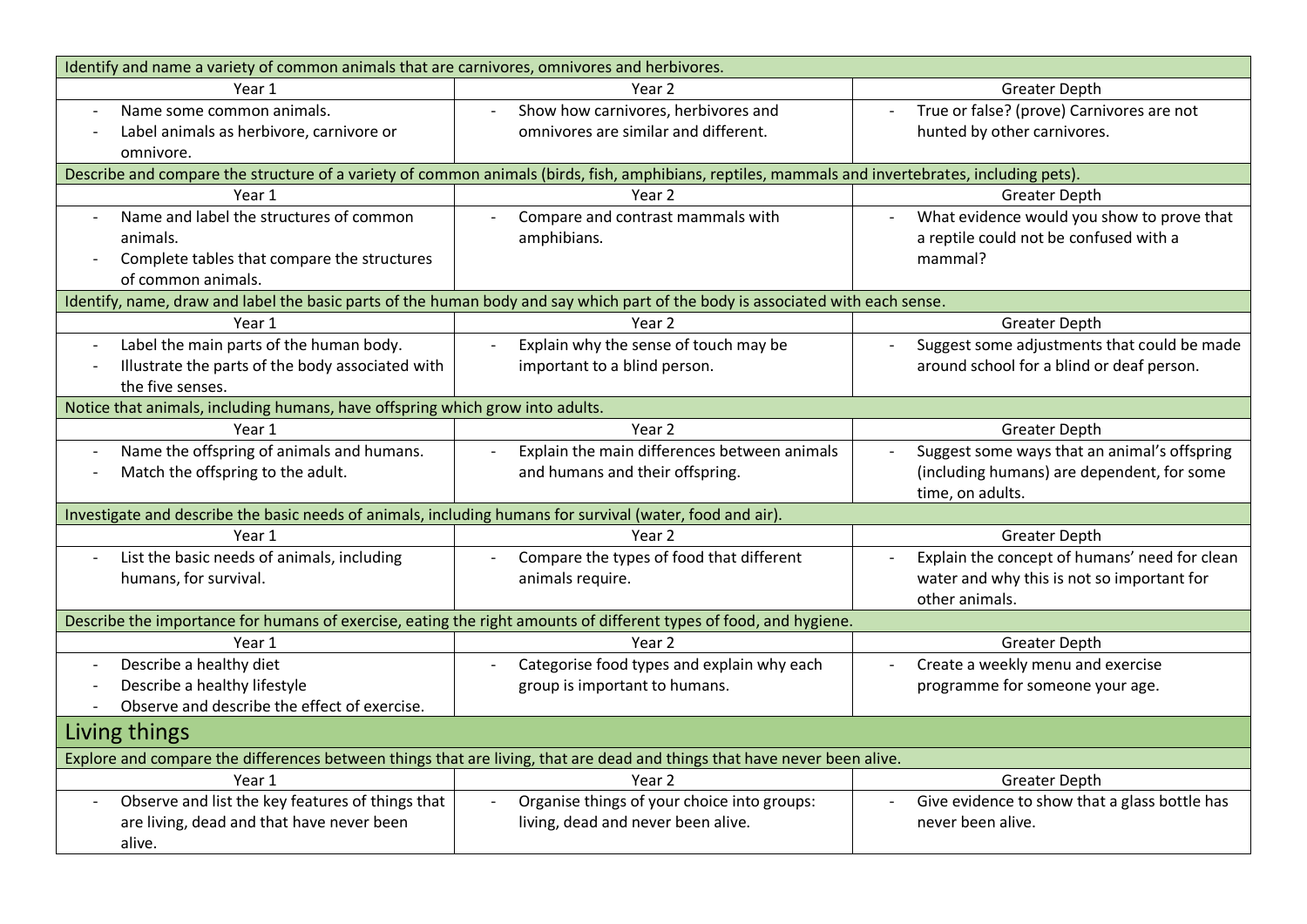| Describe things as living, dead or never been                                                  |                                                                                                                                                                              |                                                                 |
|------------------------------------------------------------------------------------------------|------------------------------------------------------------------------------------------------------------------------------------------------------------------------------|-----------------------------------------------------------------|
| alive.                                                                                         |                                                                                                                                                                              |                                                                 |
|                                                                                                | Identify that most living things live in habitats to which they are suited and describe how different habitats provide for the basic needs of different kinds of animals and |                                                                 |
| plants and how they depend on each other.                                                      |                                                                                                                                                                              |                                                                 |
| Year 1                                                                                         | Year <sub>2</sub>                                                                                                                                                            | <b>Greater Depth</b>                                            |
| Observe animals/ plants in their natural                                                       | Categorise animals/ plants according to the                                                                                                                                  | Suggest reasons why a cactus may find it                        |
| habitat.                                                                                       | conditions that they require.                                                                                                                                                | difficult to survive in cold, wet conditions.                   |
| Match the animal/ plant to its habitat.                                                        | Explain your categories.                                                                                                                                                     | Create an ideal environment for woodlice and                    |
| Describe why the animal/ plant is suited to its<br>$\overline{\phantom{a}}$                    |                                                                                                                                                                              | prove that this is a successful habitat.                        |
| environment.                                                                                   |                                                                                                                                                                              |                                                                 |
| Identify and name a variety of plants and animals in their habitats, including micro-habitats. |                                                                                                                                                                              |                                                                 |
| Year 1                                                                                         | Year 2                                                                                                                                                                       | <b>Greater Depth</b>                                            |
| Match common animals/ plants to their                                                          | Explain why a habitat for a particular plant or                                                                                                                              | Design an ideal habitat for a hamster that is                   |
| habitats.                                                                                      | animal is suitable.                                                                                                                                                          | kept as a pet.                                                  |
|                                                                                                |                                                                                                                                                                              | Create a bottle garden for plants that require                  |
|                                                                                                |                                                                                                                                                                              | warm, dry conditions.                                           |
|                                                                                                | Describe how animals obtain their food from plants and other animals, using the idea of a simple food chain, and identify and name different sources of food.                |                                                                 |
| Year 1                                                                                         | Year 2                                                                                                                                                                       | <b>Greater Depth</b>                                            |
| What does a (name of animal) like to eat?<br>$\overline{\phantom{a}}$                          | Explain the differences in a food chain for a                                                                                                                                | Always, sometimes, never? Food chains end                       |
| Draw a food chain that ends with a sparrow<br>$\overline{\phantom{a}}$                         | herbivore and a carnivore.                                                                                                                                                   | with a carnivore.                                               |
| hawk.                                                                                          |                                                                                                                                                                              |                                                                 |
| Name sources of food.<br>$\overline{\phantom{a}}$                                              |                                                                                                                                                                              |                                                                 |
| <b>Evolution and inheritance</b>                                                               |                                                                                                                                                                              |                                                                 |
| Identify how humans resemble their parents in many features.                                   |                                                                                                                                                                              |                                                                 |
| Year 1                                                                                         | Year 2                                                                                                                                                                       | <b>Greater Depth</b>                                            |
| List the ways that humans may resemble their<br>$\overline{\phantom{a}}$                       | Present similarities and differences between                                                                                                                                 | Devise a 'guess who' game to deduce the child<br>$\blacksquare$ |
| parents.                                                                                       | parents and their children.                                                                                                                                                  | of a set of parents.                                            |
| Match pictures of parents to their children.                                                   |                                                                                                                                                                              |                                                                 |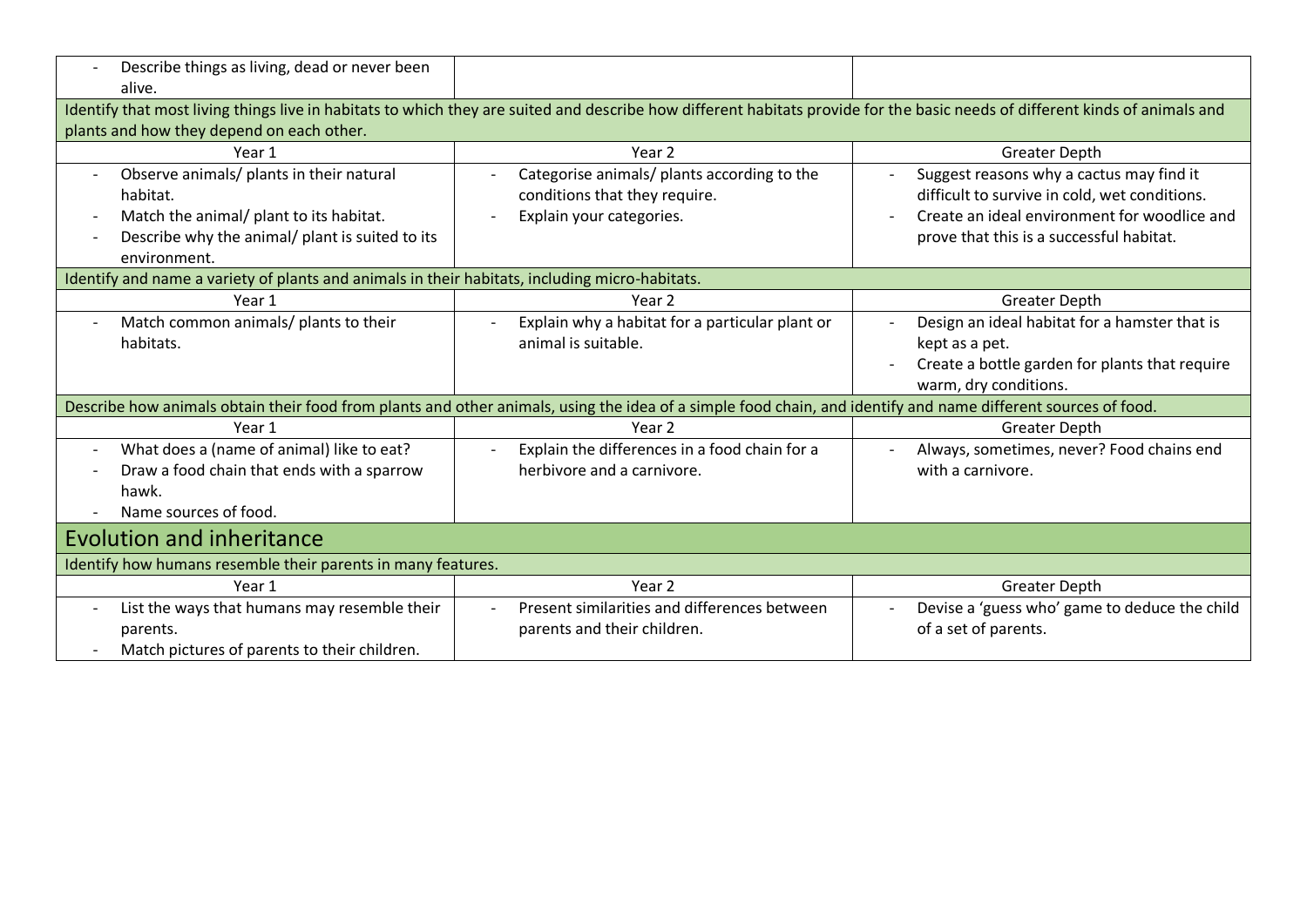| Chemistry                                                                                                                                                          |                                                                                                                                  |                                               |
|--------------------------------------------------------------------------------------------------------------------------------------------------------------------|----------------------------------------------------------------------------------------------------------------------------------|-----------------------------------------------|
| <b>Materials</b>                                                                                                                                                   |                                                                                                                                  |                                               |
| Distinguish between an object and the material from which it is made.                                                                                              |                                                                                                                                  |                                               |
| Year 1                                                                                                                                                             | Year 2                                                                                                                           | <b>Greater Depth</b>                          |
| Match an object to its original material                                                                                                                           | Explain how a bottle is made from sand                                                                                           | True or false? Some fleece jackets start as   |
| Name the object and its original material                                                                                                                          | Choose some objects and explain how they                                                                                         | plastic bottles?                              |
|                                                                                                                                                                    | were made from their original material.                                                                                          |                                               |
| Identify and name a variety of everyday materials, including wood, plastic, glass, metal, water and rock.                                                          |                                                                                                                                  |                                               |
| Year 1                                                                                                                                                             | Year <sub>2</sub>                                                                                                                | <b>Greater Depth</b>                          |
| Observe and name everyday materials                                                                                                                                | Group objects based on the materials they are                                                                                    | Investigate which objects started off as a    |
| Arrange objects made of the same materials                                                                                                                         | made from. Explain your groupings.                                                                                               | plant.                                        |
| and label the materials.                                                                                                                                           |                                                                                                                                  |                                               |
| Describe the simple physical properties of a variety of everyday materials                                                                                         |                                                                                                                                  |                                               |
| Year 1                                                                                                                                                             | Year 2                                                                                                                           | <b>Greater Depth</b>                          |
| Observe and name the properties of everyday                                                                                                                        | Explain why the properties of materials are                                                                                      | Design an item of clothing to keep the wearer |
| materials.                                                                                                                                                         | useful for deciding which materials to use for                                                                                   | dry.                                          |
| Complete tables that describe the properties                                                                                                                       | an object. Give examples.                                                                                                        |                                               |
| of materials.                                                                                                                                                      |                                                                                                                                  |                                               |
| Compare and group together a variety of everyday materials on the basis of their simple physical properties.                                                       |                                                                                                                                  |                                               |
| Year 1                                                                                                                                                             | Year 2                                                                                                                           | <b>Greater Depth</b>                          |
| Place materials into groups under the                                                                                                                              | Decide how best to group materials on the                                                                                        | Create a guess the material game based on     |
| headings given to you.                                                                                                                                             | basis of their properties. Explain your reasons                                                                                  | the properties of materials.                  |
| Describe the different properties of materials.                                                                                                                    | for your groups.                                                                                                                 |                                               |
|                                                                                                                                                                    | Compare and contrast the different properties                                                                                    |                                               |
|                                                                                                                                                                    | of materials.                                                                                                                    |                                               |
|                                                                                                                                                                    | Find out how the shapes of solid objects made from some materials can be changed by squashing, bending, twisting and stretching. |                                               |
| Year 1                                                                                                                                                             | Year 2                                                                                                                           | <b>Greater Depth</b>                          |
| Observe and describe changes to the shape of                                                                                                                       | Experiment with changing the shape of solid                                                                                      | Always, sometimes, never? The shape of wood   |
| solid objects when they are squashed, bent,                                                                                                                        | objects. Organise and summarise your                                                                                             | can be changed through squashing, bending,    |
| twisted or stretched.                                                                                                                                              | findings.                                                                                                                        | stretching or twisting.                       |
| Identify and compare the suitability of a variety of everyday materials, including wood, metal, plastic, glass, brick/rock and paper/cardboard for particular uses |                                                                                                                                  |                                               |
| Year 1                                                                                                                                                             | Year 2                                                                                                                           | <b>Greater Depth</b>                          |
| List different uses for everyday materials.                                                                                                                        | Compare and contrast the properties of                                                                                           | Paper is unsuitable for a model boat. Do you  |
| List reasons for the suitability of materials for                                                                                                                  | materials and use this to explain why certain                                                                                    | agree or disagree? (reason, justify)          |
| particular uses.                                                                                                                                                   | materials are used for particular purposes.                                                                                      |                                               |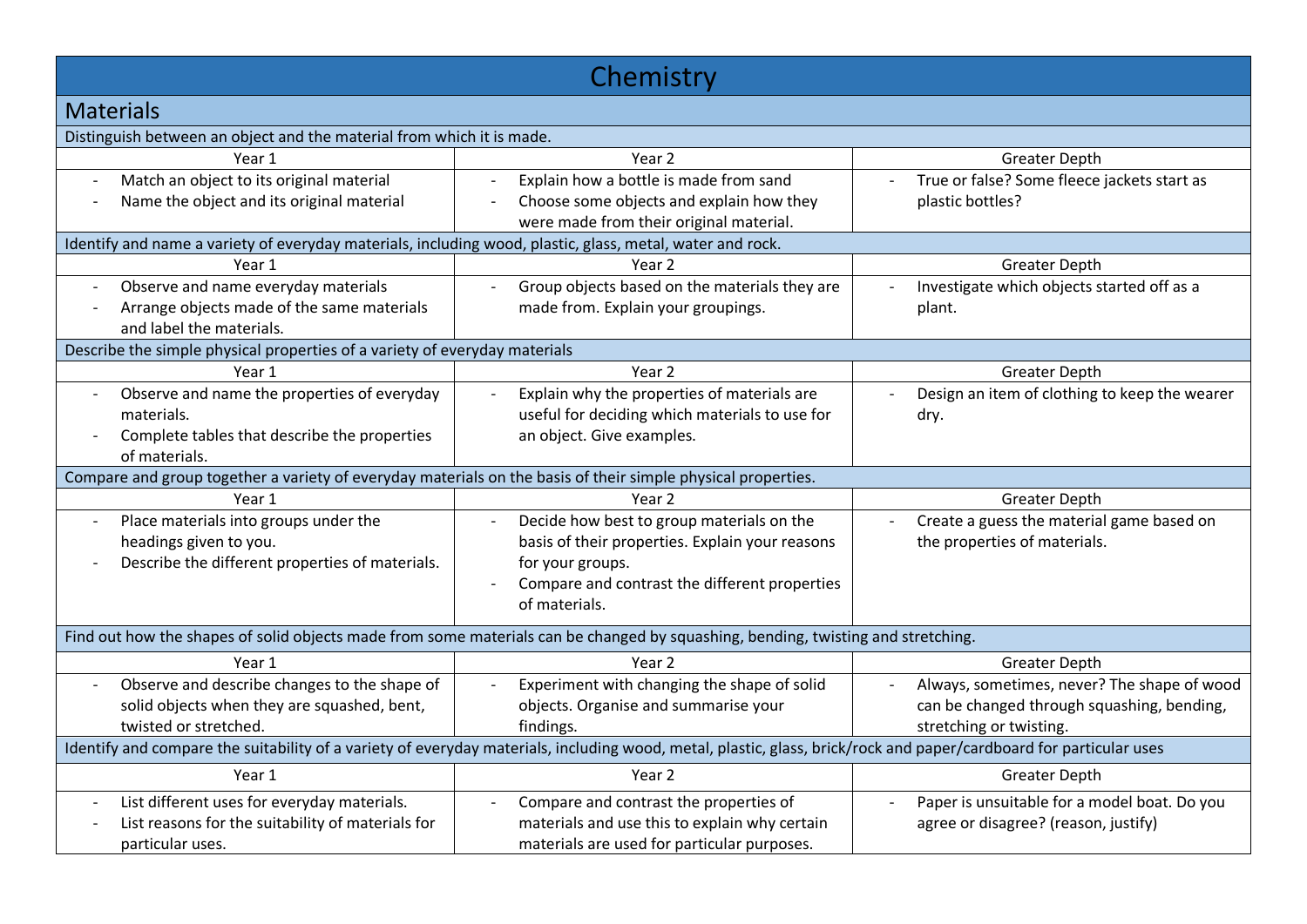|  | .<br>Devise other hypotheses like this and test |
|--|-------------------------------------------------|
|  | them.                                           |

| <b>Physics</b>                                                                           |                                                                                                                                                                           |                                                  |
|------------------------------------------------------------------------------------------|---------------------------------------------------------------------------------------------------------------------------------------------------------------------------|--------------------------------------------------|
| <b>Forces</b>                                                                            |                                                                                                                                                                           |                                                  |
| Notice and describe how things move, using simple comparisons such as faster and slower. |                                                                                                                                                                           |                                                  |
| Year 1                                                                                   | Year <sub>2</sub>                                                                                                                                                         | <b>Greater Depth</b>                             |
| What happens to objects when they are<br>$\overline{\phantom{a}}$                        | Experiment with pushing objects gently and                                                                                                                                | Devise ways to slow down a toy car rolling       |
| pushed?                                                                                  | hard. Record and explain what happens.                                                                                                                                    | down a slope.                                    |
| What happens to objects when they are                                                    | Experiment with a slope and record how this                                                                                                                               | True or false? The surface on which a toy car    |
| pulled?                                                                                  | changes the speed at which an object rolls.                                                                                                                               | rolls affects its speed.                         |
| Compare how different things move.                                                       |                                                                                                                                                                           |                                                  |
| Year 1                                                                                   | Year 2                                                                                                                                                                    | <b>Greater Depth</b>                             |
| Observe and describe the movement of a<br>$\sim$                                         | Compare the movement of remote control                                                                                                                                    | Do heavy and light things move differently? Is   |
| range of things including things that move                                               | cars and a helicopter drone. Explain the                                                                                                                                  | there a pattern?                                 |
| with magnets.                                                                            | differences in movement.                                                                                                                                                  |                                                  |
| Light                                                                                    |                                                                                                                                                                           |                                                  |
|                                                                                          | Observe and name a variety of sources of light, including electric lights, flames and the Sun, explaining that we see things because light travels from them to our eyes. |                                                  |
| Year 1                                                                                   | Year <sub>2</sub>                                                                                                                                                         | <b>Greater Depth</b>                             |
| Name a variety of sources of light.<br>$\overline{\phantom{a}}$                          | Experiment with ways to block light from<br>$\overline{\phantom{a}}$                                                                                                      | True or false? The brighter the source of light, |
| Illustrate how light travels from light sources                                          | reaching our eyes.                                                                                                                                                        | the easier it is to see.                         |
| to our eyes.                                                                             | Point out how this demonstrates that light                                                                                                                                |                                                  |
|                                                                                          | travels from a source to our eyes.                                                                                                                                        |                                                  |
| Sound                                                                                    |                                                                                                                                                                           |                                                  |
| Observe and name a variety of sources of sound, noticing that we hear with our ears.     |                                                                                                                                                                           |                                                  |
| Year 1                                                                                   | Year 2                                                                                                                                                                    | <b>Greater Depth</b>                             |
| Name a variety of sources of sound.<br>$\overline{\phantom{a}}$                          | Categorise sounds.                                                                                                                                                        | Suggest ways to protect our ears from loud       |
| Recognise a variety of sounds.                                                           | Compare and contrast sounds based on your                                                                                                                                 | sounds.                                          |
| Observe how we hear sounds with our ears.                                                | own criteria.                                                                                                                                                             |                                                  |
| Illustrate that ears allow us to hear sounds.                                            |                                                                                                                                                                           |                                                  |
| Electricity                                                                              |                                                                                                                                                                           |                                                  |
| Identify common appliances that run on electricity.                                      |                                                                                                                                                                           |                                                  |